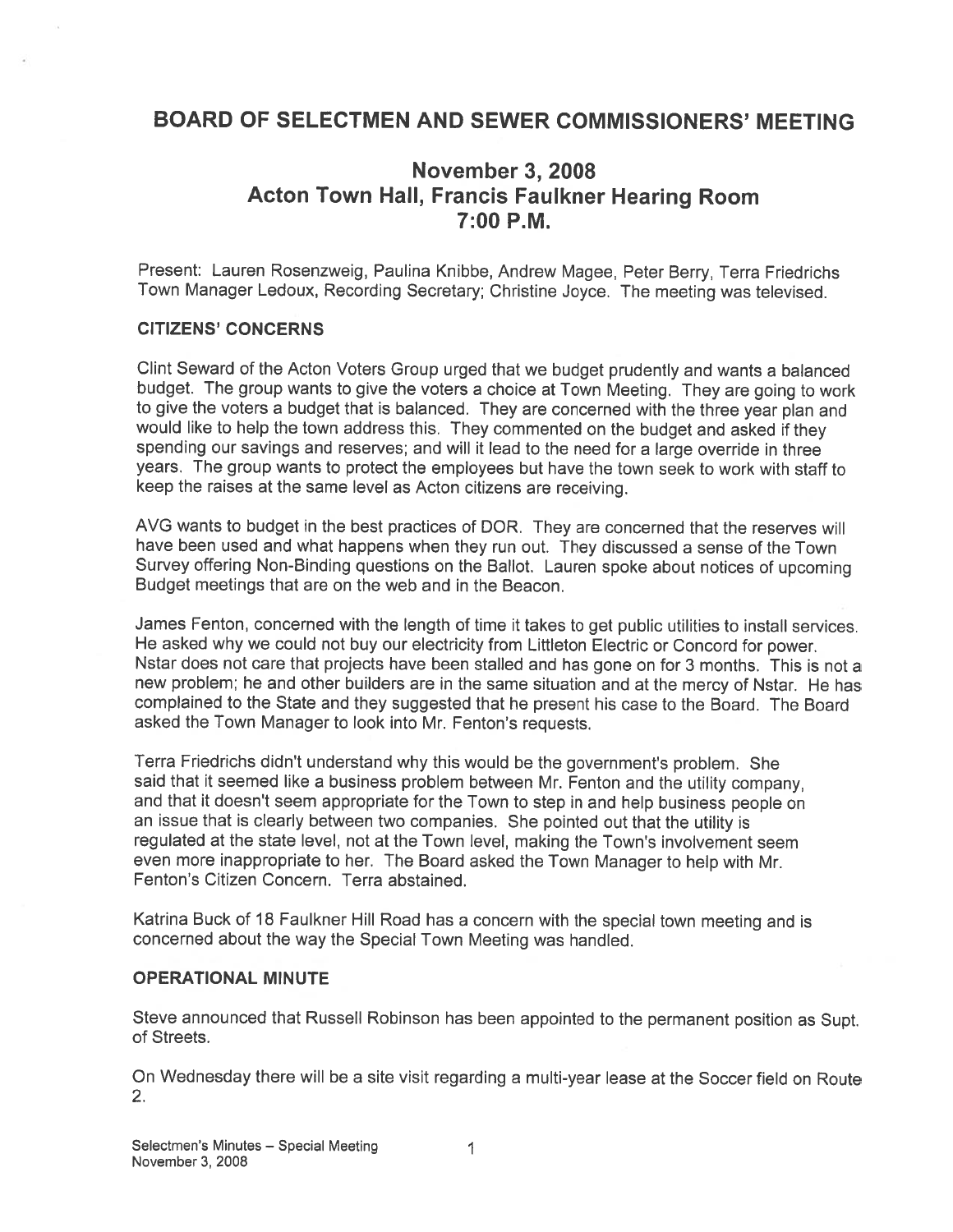Steve updated the board on his meeting with the Water District Manager about potential use for some of their property for parking in West Acton. They discussed percholrate and proposed the possibility of <sup>a</sup> bylaw to control this. They discussed the Water Districts reques<sup>t</sup> to use the town's Reverse 911. Steve feels that they will be working out the details.

#### CHAIRPERSON'S REPORT

Lauren spoke about election and urged everyone who can to vote. The numbers will be unprecedented. They have pu<sup>t</sup> in place almost every factor that we can and we have as much staff as we can. Poles open at 7:00 am. and close at 8:00 p.m. We are looking toward <sup>a</sup> successful voting day.

Veteran's Day - the observance is on the 11th at the common.

Supt. of Schools search is on and they have hired company to help with in-put as to what citizens want in the new Superintendent.

West Acton Citizens Library renovations have been completed and they have done beautiful work restoring the building.

Lauren spoke about the Cobble Stone and Bricks in front of Town hall. If any one wants to see the paperwork to see the Town Manager.

#### SELECTMEN'S REPORTS

Peter reported on an email from Andy Monroe about setting up the sewer committee to address the Flint Road/Spenser need for sewers. They want a liaison (Peter) to that committee.

Peter noted that Mr. Berger has begun the repair on Exchange Hall.

Andy spoke about Sewer for Flint Road

Paulina gave an update on the Sr. Center Expansion Project. The Committee has identified three options for deeper consideration. The Committee will hire an architect to provide external sketches and <sup>a</sup> possible layout for each option. The architect will be paid for with some of the funds that were allocated for this purpose at Town Meeting in April 2007. The cost / benefit analysis for all three options will be presented at two public meeting in January. At that point, the committee will prepare <sup>a</sup> recommendation for the Board of Selectmen.

Terra spoke about the Green Team and noted we would be discussing this later in the meeting. Terra reported on the Cable negotiations and the costs. She spoke about Mr. Fenton and why we should help his business by getting involved with the utilities. Lauren said she will pu<sup>t</sup> this on <sup>a</sup> future agenda.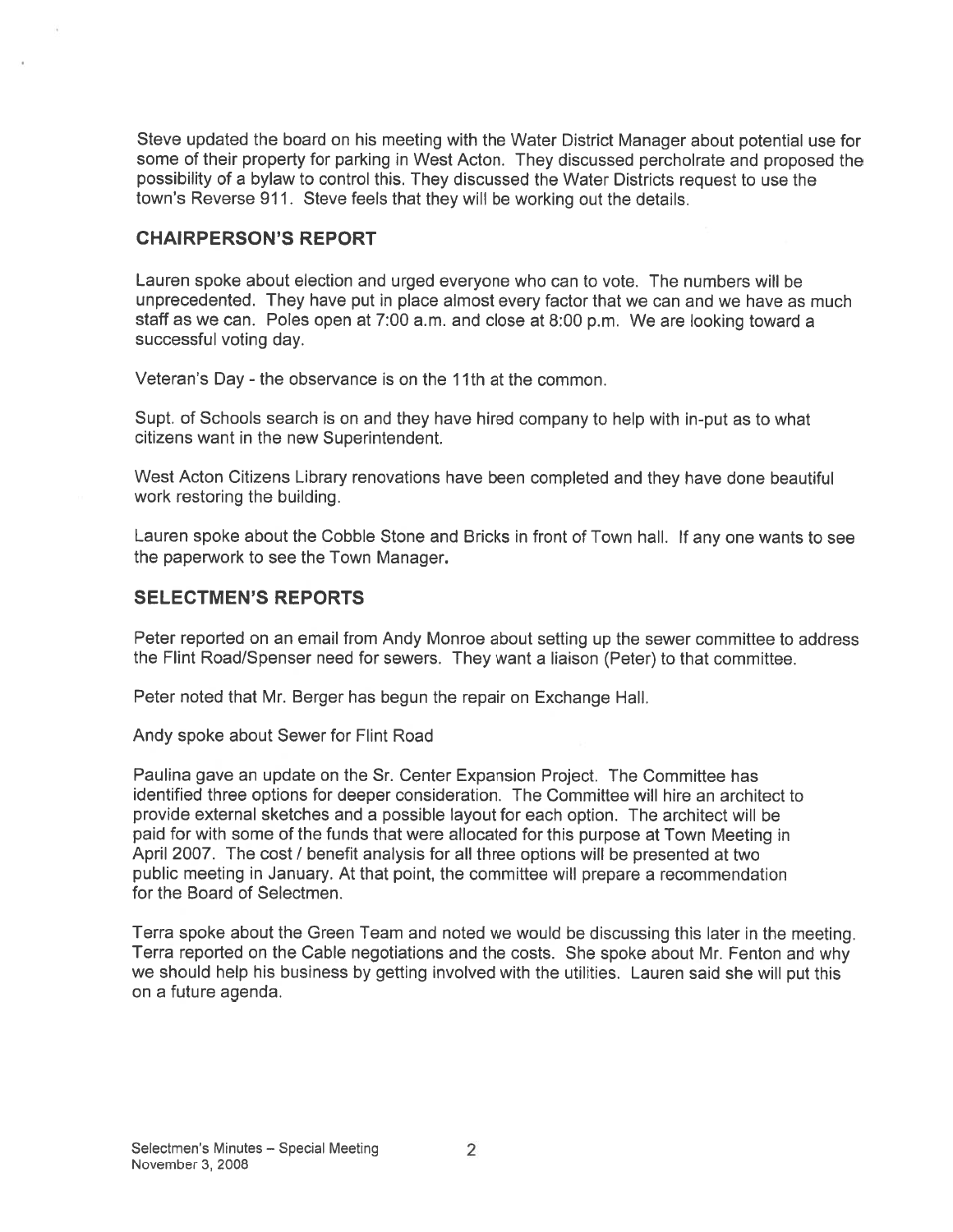# PUBLIC HEARINGS & APPOINTMENTS

# PRIVATE WAY PLOWING

Bruce Stamski reported on the Private Way Plowing program. In 2004 the Board decided to plow private ways with <sup>a</sup> fee charged. Bruce has looked at the fees to the current costs and they are now recommending \$1 .85 per foot. They have received two petitions, both that we have been plowing since 2004. They are looking for the approval of the fee schedules for the two submittals.

Paulina asked about other people wanting this service, and Bruce noted that some people have dropped out.

Terra asked about private vs. Town and asked the price that the outside vendors are charging. ANDREW MAGEE - Moved to Approve PETER BERRY - second. UNANIMOUS VOTE

#### OPEN SPACE COMMITTEE ANNUAL OVERSIGHT MEETING

Andy gave <sup>a</sup> presentation of the Open Space Committee for the Oversight meeting. Andy thanked the members and Susan Mitchell-Hardt. Andy outlined his slide presentation to the Board. Andy reported on the recent special town meeting vote to pursue the Piper Lane property and they have begun negotiations. They will need to update the Open Space and Recreation Plan and according to the State this must be done every five years. Andy discussed the Land opportunities they have been reviewing and they are in early discussions. Andy noted he is looking for <sup>a</sup> \$350,000 set aside under this year's CPC awards.

Terra asked about the rule that we can only pay the appraised value, and asked if there is anything we can do to change that, so that we can offer <sup>a</sup> "market price" that is more in line with what <sup>a</sup> developer would pay. Andy said that all properties are different, and we do not know what the developer is offering. Andy suggested that we could look into how we might be able to pay more, under certain circumstances, so that we don't loose out to <sup>a</sup> developer.

Under the Community Preservation Act we can only pay the appraised value based on zoning "by right". Andy suggested that there may be ways to fund the difference via other means, such as donations by the land trust, etc. and that we should look further.

Peter mentioned that there have been <sup>a</sup> lot of questions regarding <sup>a</sup> land bank in town. They provide <sup>a</sup> po<sup>t</sup> of money and charge <sup>a</sup> transfer tax that goes into <sup>a</sup> commission to purchase open space fund.

Dore' Hunter asked for an update on Morrison Farm. Andy replied that he has meet with Walter Foster, etc. to discuss the proposals to narrow the architectural review of the house and grounds.

## GREEN TEAM DISCUSSION

Dana Snyder-Grant spoke about forming <sup>a</sup> committee to be named the Green Advisory Board. They presented <sup>a</sup> proposed charter for the Green Advisory Board. Jim Snyder Grant gave his recommendations about implementing the group. He wants <sup>a</sup> working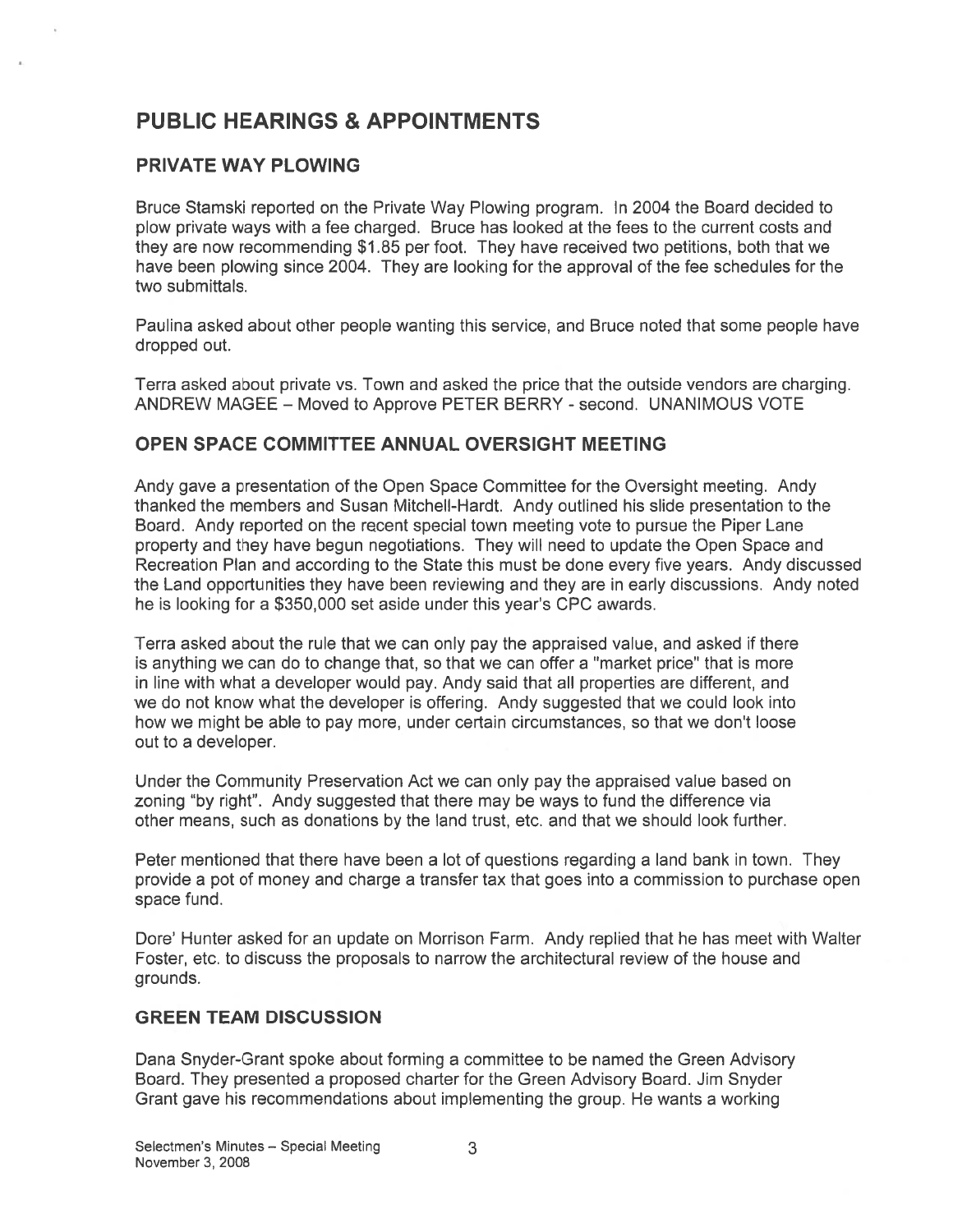group and suggested it be jointly done with the Schools. He acknowledged that the town and school are already working on projects. They spoke about the charter and recommended that the group include the school and town. Jim prepared and gave an electronic presentation to the Board. The Team asked that the Town Manager look into the cities and towns that are participating in the Community Energy Challenge. Green Acton has presented several more goals. They suggested an Environmental Review Board, Green Procurement Program, Tree City Revival and zoning to allow alternative energy.

Anne Sussman urged them to participate in the EPA Challenge. They have made the same recommendation to the Schools.

Kate Crosby — Spoke about staff initiatives already in place and the good work that is currently being done.

They are there as Green Acton and will assist the board in establishing the Green Advisory Board.

Jim noted that his group meets monthly.

TERRA FRIEDRICHS -Move to approve the draft Charter with one change, Lauren asked that we hold off until we reviewed the materials,

Pauline was also pleased that this initiative is moving forward. She had some thoughts on getting started on the first step. Paulina commented about <sup>a</sup> charter that allows her to understand what it means. She suggested they start off narrow and ge<sup>t</sup> <sup>a</sup> wider focus as time passes.

Andy thanked them and said it was very exciting and spoke as to why we asked them to ge<sup>t</sup> together. He questioned the #2 environmental boards. Jim said the suggested environmental review board was fashioned after Concord's, which forces projects go though the process.

Paulina spoke about her recommendation to look at the programs already being done and to work on other projects that are not currently being addressed. She recommended the OLAC Model and suggested they use it. Peter said he supports these activities and what we need to get there. Lauren asked about their draft charter statement "List of Resources" and asked what they were. Anne said they mean energy, water and air.

Lauren said we should spend some time at <sup>a</sup> future agenda and to review and advertise for <sup>a</sup> committee.

Dore' supports most of the items and he said he spoke about Tree City and we need to cancel that retreat.

Andy wanted to have the Town Manager pu<sup>t</sup> an ad in the paper to ge<sup>t</sup> the people together and to push this Green Advisory Board forward. ANDREW MAGEE - Move to push this forward. PETER BERRY — second. Unanimous Vote

The Green Acton suggested they contact the School and ge<sup>t</sup> <sup>a</sup> representative.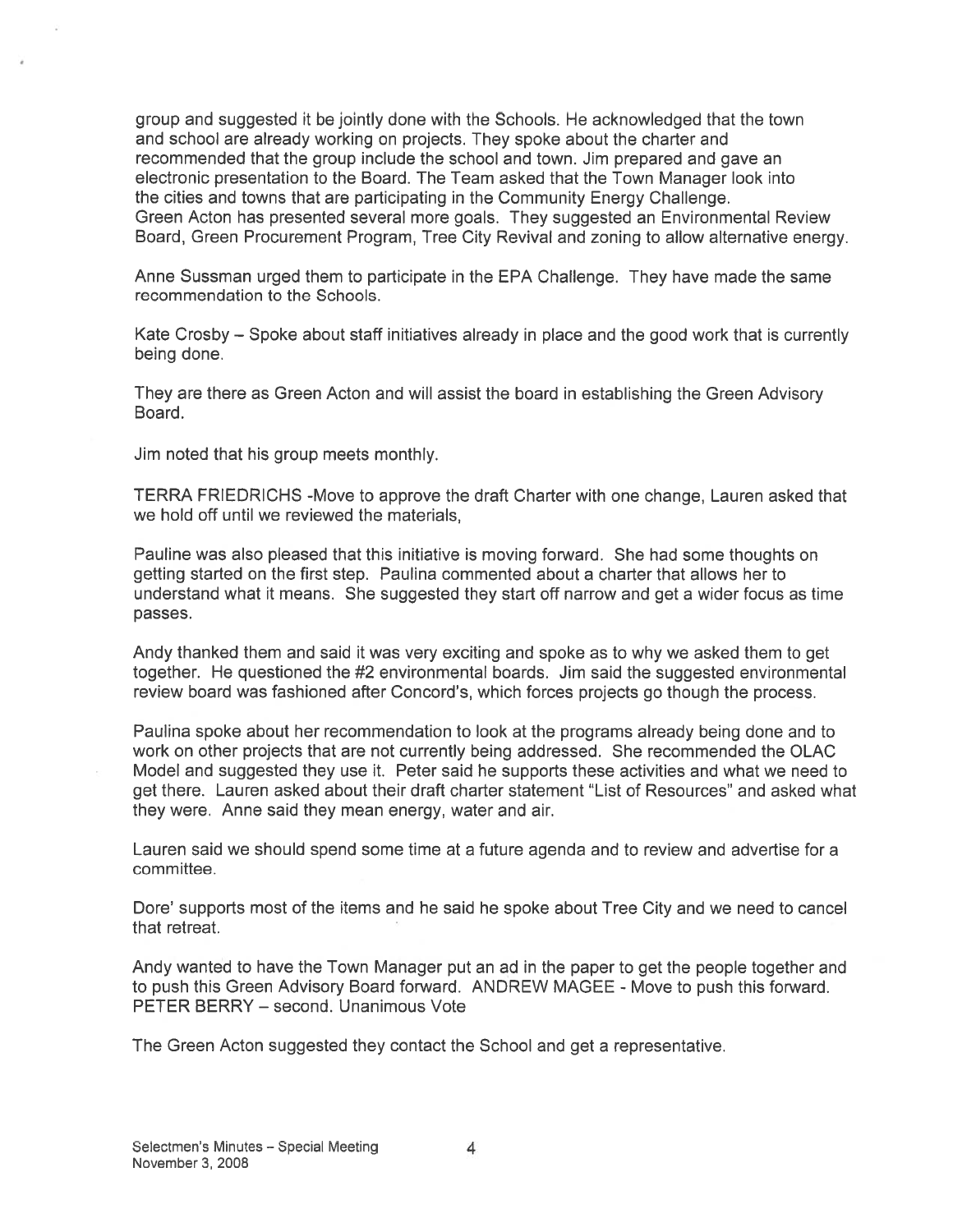Andy suggested that we move forward on the EPA Energy Challenge and to have the Town Manager look into this program.

## NON DISPLAY CLASS II CAR DEALERS LICENSE, 292 HIGH STREET, RICHARD **DOLAN**

Dick Dolan has held <sup>a</sup> non-display for <sup>a</sup> number of years and wishes to move it from Main Street to High Street. ANDREW MAGEE — Moved to approve. PAULINA KNIBBE- second. UNANIMOUS VOTE

## OUTDOOR LIGHTING OVERSIGHT MEETING

Bernie Kosicki representing OLAC thanked the Board for their support. He highlighted the culmination that led to the modernization of the street lights in Acton. They will be completing this in the next month. Bernie spoke about the Star Parties that they have been conducting. Bernie noted he will be stepping down as Chairman of the Committee. They are <sup>p</sup>lanning <sup>a</sup> town wide activity of an Earth Hour that was begun in Sidney Australia. It takes <sup>p</sup>lace the last Saturday in March and urges people to turn off the electricity for one hour in the evening. It is an awareness project. They will probably ask that town governmen<sup>t</sup> participate in shutting the lights off. The managemen<sup>t</sup> will demonstrate energy managemen<sup>t</sup> by doing this one hour shut down.

The committee is also looking at the South Acton Train Station lighting and understands there is <sup>a</sup> proposal to build <sup>a</sup> larger lot. Therefore, we should wait until the issue of whether there is going to be an expansion going forward.

Lauren asked them to keep in mind the Police and Fire and asked that they interface with them.

Paulina spoke about issues with interfacing with the School on this and also with the Green Team. She understands that it may be time to think in terms of dividing the Committee to address programs and suggestions.

Lauren agreed to write <sup>a</sup> letter to the local and regional school committee informing them about he Green Advisory board and asking that they appoint a representative fro the S=schools to participate and advise back to the schools on recommendations to save energy and be more environmentally aware.

Lauren agreed to the same to the have the School Committee meet with OLEC regarding how the schools can be more aware of appropriate lighting to reduce light pollution and save energy on the school campus.

Andy thanked them for their work and strongly felt we should abide by our rules and regulations as much as possible.

#### COMMUNITY PRESERVATION COMMITTEE PROJECTS

West Acton Board Walk Group, Pat Easterly noted that the boardwalk is on school property but is an asset to the community and offered to visit the Boardwalk with them. Pat gave an overhead presentation to the Board.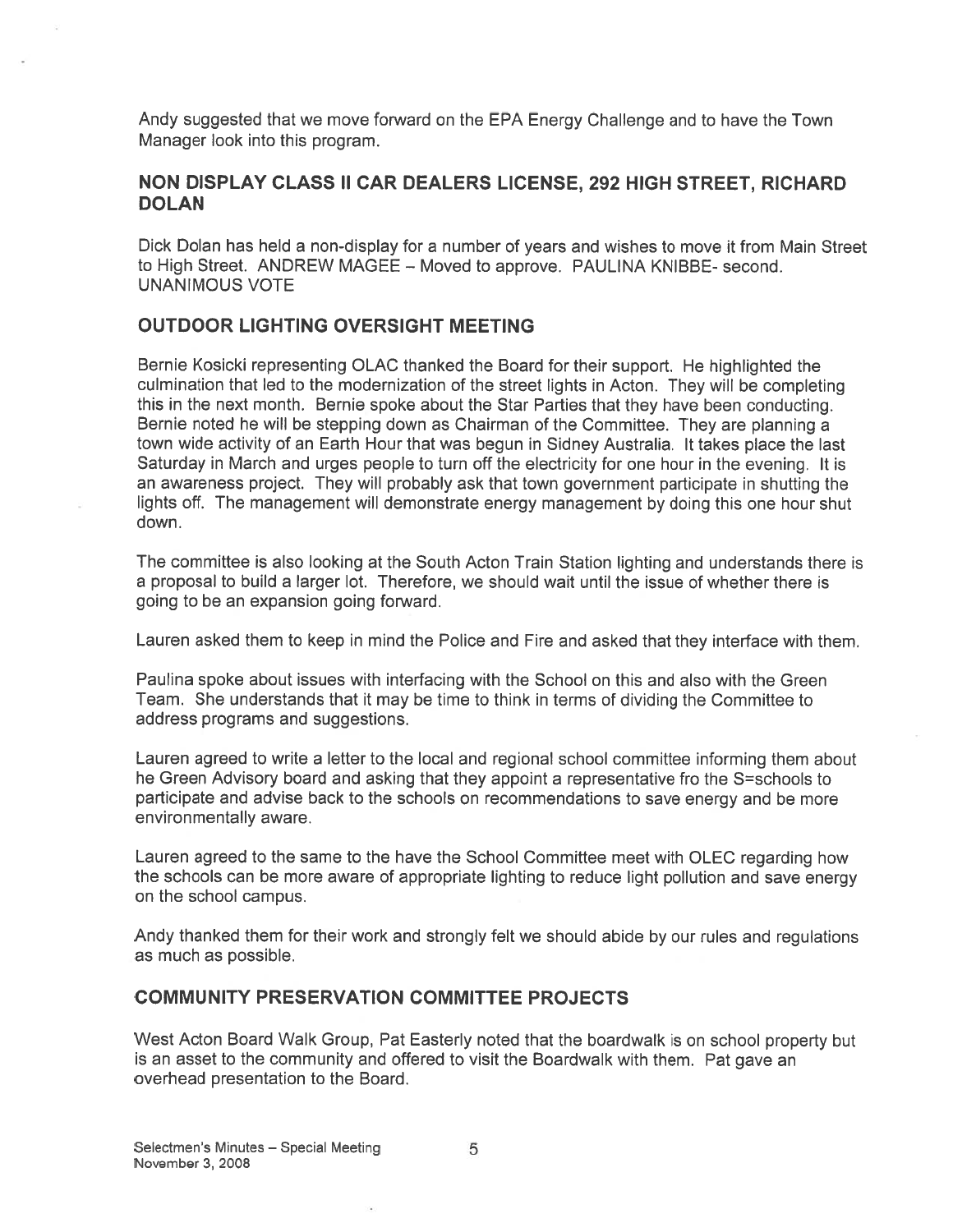Terra asked about CPA ruling with regard to recreational use. Andy commented that ultimately it is <sup>a</sup> school project, and it will be the schools that will have to sign off. However, <sup>t</sup> is <sup>a</sup> community natural resource; people use it in their walking plan.

Paulina said it needs to be repaired and needs to be fixed. She is set back at the price tag; it seems it is an awfully expensive boardwalk. She suggested <sup>a</sup> way to do it <sup>a</sup> little bit less in this current economic climate. Paulina would like to see some funds from the schools pu<sup>t</sup> towards this project.

Peter spoke about the fact that we have not been funded at 100% and expects the State matching funds will go down in the coming years. Peter spoke about the SJC ruling.

Mohawk Drive resident was concerned that this surrounds two schools it is important project and hoped that this be moved up. He is concerned with public safety.

The Board supports this worthwhile boardwalk and urged the committee to fund it as cost effectively as possible. ANDREW MAGEE — Moved suppor<sup>t</sup> and go to CPC. PAULINA KNIBBE — second. Peter abstained 4-1 Motion Passes

Windsor Building — Dean Charter explained the proposed project. He wishes to restore this building. Dean felt it will provide meeting spaces and other uses such as book programs and recreation uses. Andy felt we should move forward and pu<sup>t</sup> the elevator in later. Lauren asked that we move forward with the first floor renovations. The Town Manager will be looking into space needs throughout the town.

Richard Callendrella noted that the building was used by the Minuteman and asked about selling it if we don't have <sup>a</sup> need for it.

Steve Noon spoke about the need for the survey of town wide usages. ANDREW MAGEE — Moved to forward to CPC and it is the sense of the board is to suppor<sup>t</sup> the phased option. TERRA FRIEDRICHS — second. UNANIMOUS VOTE

Memorial Library — CPC funding to make enhancements to the current Civil War Exhibit. Mr. Joyner outlined the reques<sup>t</sup> for the enhancements. PAULINA KNIBBE - Moved to forward to the CPC ANDREW MAGEE — second. UNANIMOUS VOTE

Jim Snyder Grant — reported that we need to have the Open Space Committee to look at it this land and felt we could control it without CPC funds, Andy spoke about this and it was looked at last year and it is <sup>a</sup> lot that is 95% wetland and there are back taxes on this land. Andy will pu<sup>t</sup> it on his next Open Space Committee agenda.

Historical Commission — Cemeteries should be listed on the Historic Register. They also would like Morrison Farm Nominated. Wright Holden Farm owned by the State, they will survey all those lands owned by the State. Vallencourt House, 17 Woodbury Lane — It was felt it could be used for storage, and would be <sup>a</sup> better use than for meeting rooms. This is <sup>a</sup> joint reques<sup>t</sup> between HDC and HC.

Paulina felt the requests should be separated, her concern is the series of buildings around the Morrison Farm, and would it prohibit the usage if it was designated on the Historic Register. Lauren asked that CPC vet it.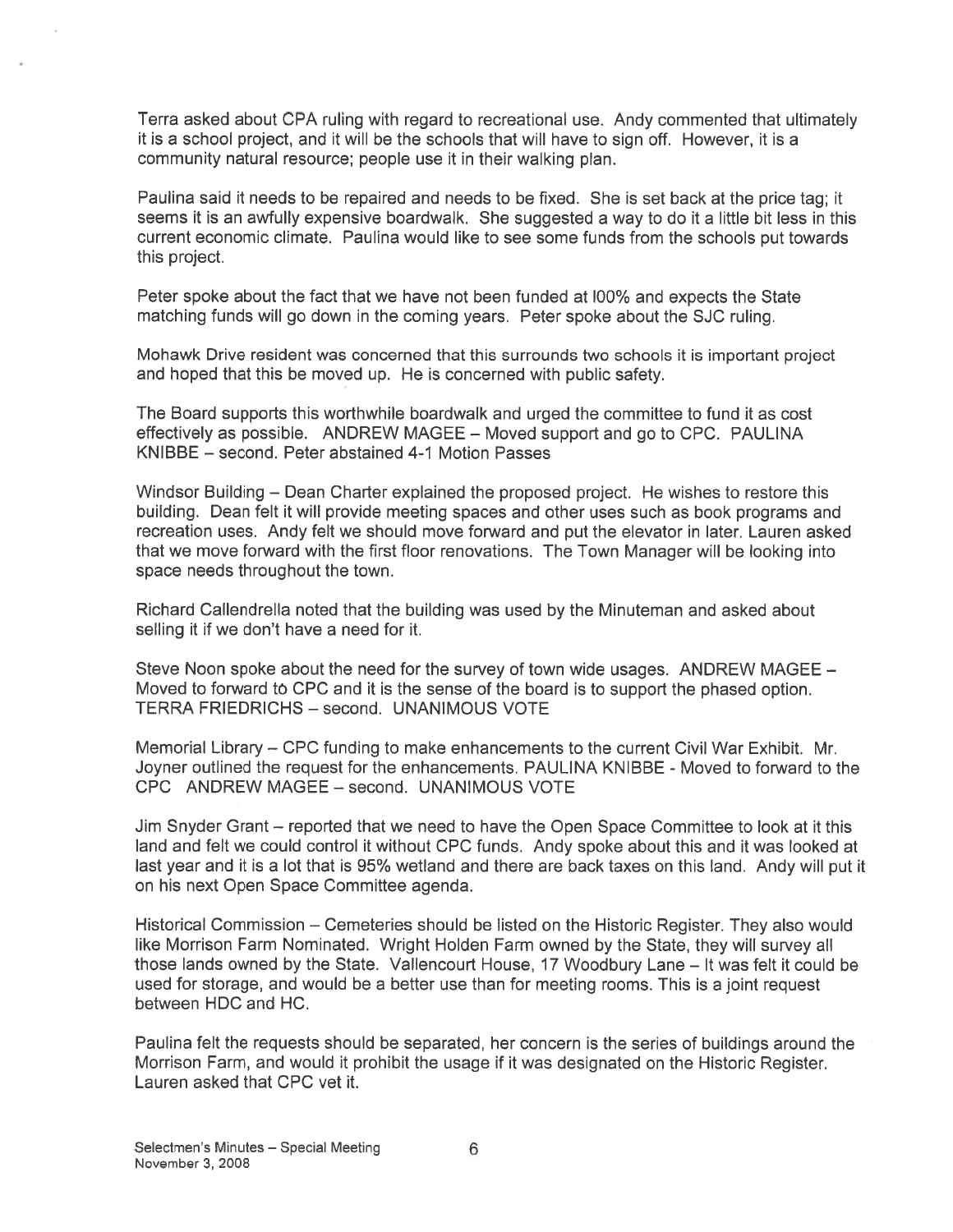TERRA FRIEDRICHS — Moved that we suppor<sup>t</sup> the Cemeteries, and to move forward with putting them on the National Register. PAULINA KNIBBE — second. UNANIMOUS VOTE

TERRA FRIEDRICHS - Moved to approve that the Morrison Farm should be forwarded to CPC and wait until on the paperwork until the study is completed. ANDREW MAGEE — second. UNANIMOUS VOTE

Wright Holden Farm -TERRA FRIEDRICHS — Moved to send this to CPC. ANDREW MAGEE —Second. UNANIMOUS VOTE

17 Woodbury Lane -TERRA FRIEDRICHS — Moved that she feels that there is <sup>a</sup> higher priority as opposed to the National Register paperwork for the Cemeteries. ANDREW MAGEE second. 4-1 Paulina Abstained. Motion Passes

Acton Housing Authority reques<sup>t</sup> — Bob Whittlesey spoke about Housing Authority's Sachem Way's reques<sup>t</sup> for 12 additional units and explained that the fund reques<sup>t</sup> is to be used for predevelopment activities. PETER BERRY — Moved to go forward with this project and to ask the Fin Com to prepare an analysis of the most cost effective way of complying with Chapter 40B. PAULINA KNIBBE — second. UNANIMOUS VOTE

Kelly Cronin spoke about the need to replace the roofs and other maintenance projects and would like funds to help with these repairs and noted that CPC funds can be used for public housing programs. The Board said they should move forward and submit to CPC

ACHC — Request for affordable housing \$50,000 to utilize different projects that ACHC plans to do as well as condo buy downs and other costs associated with first time home buyers. ANDREW MAGEE — Moved to forward on the CPC. PAULINA KNIBBE — second. UNANIMOUS VOTE

Terra suggested that the Finance committee do <sup>a</sup> study of the fiscal impacts of the AHA and ACHC proposals and repor<sup>t</sup> back to the Board of Selectmen.

Tree planting project — Restoration of historic trees in districts. Dean Charter has asked for funding to replace street trees in pas<sup>t</sup> years. We are losing our mature tree stock from road sides, and public areas. It costs \$10,000 to plant new trees that die due to pollution or other causes in the historic districts. The planting will be done by Town Staff. ANDREW MAGEE - Moved to suppor<sup>t</sup> the requested amount of \$10,000 to CPC to replace the damaged trees. TERRA FRIEDRICHS — second. UNANIMOUS VOTE

## SELECTMEN'S BUSINESS

#### ALG UPDATE

They will look at revenues moving forward. We don't know where the state revenues will be. Steve said he attended the meeting with state legislators and the State Revenue issue is <sup>a</sup> mess. The Governor will attempt to preserve State Aid to municipalities in FY09. But it is virtually certain that he will not be able to protect those funds in FY10. The School Committee ALG reps feel that Chapter 70 monies may be saved and level funded in FY10. Until there is more clarity on the State piece of the plan it should not be discussed at ALG. Steve noted he is looking at <sup>a</sup> level service budget and he is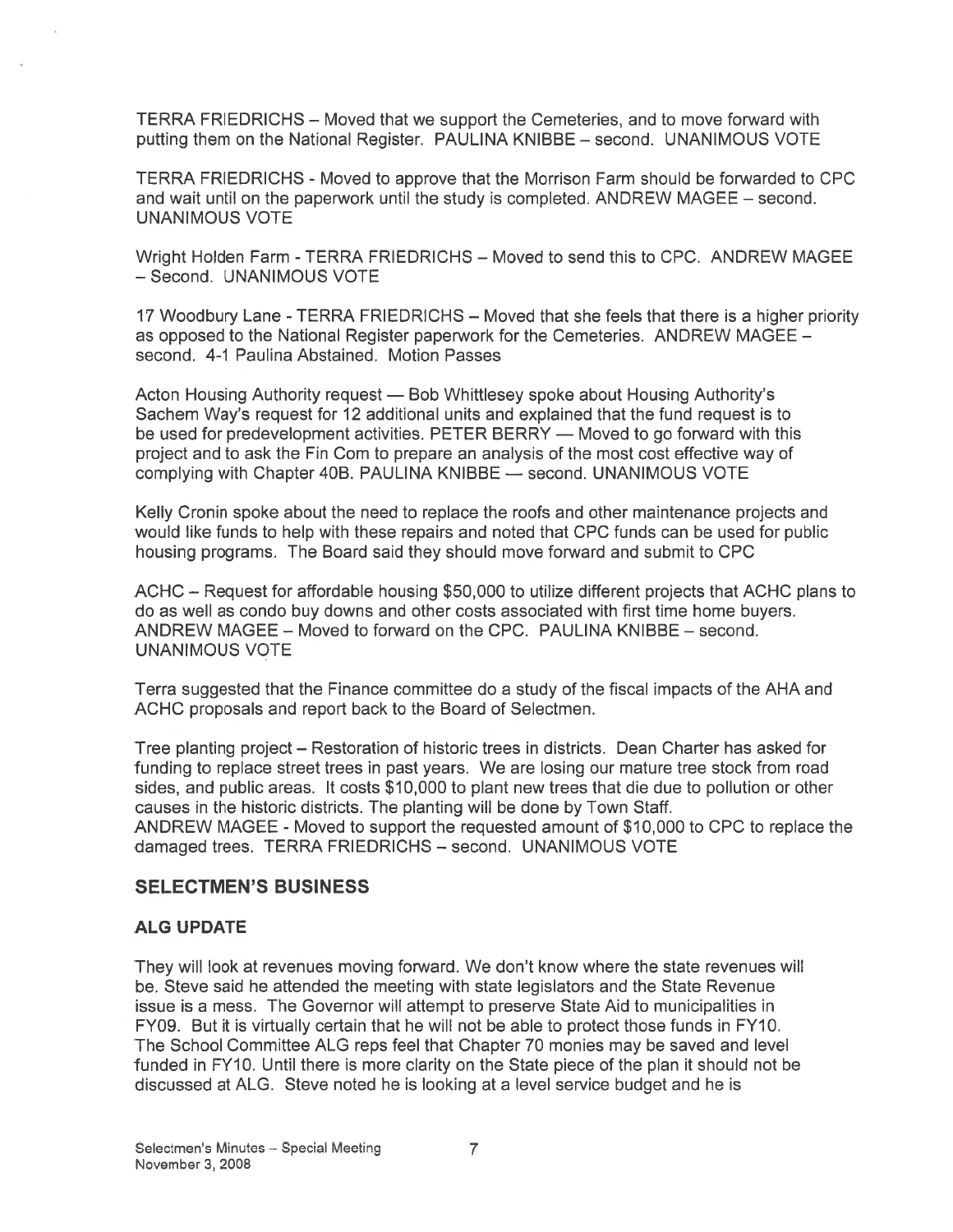preparing cut scenarios. Lauren recommended that the ALG not meet on Monday since there is no new information from the state.

#### DISCLOSURE OF APPEARANCE OF CONFLICT OF INTEREST, 53 RIVER STREET, HOC MEMBERS HONN AND ACERBO-BACHMANN STATEMENTS AS REQUIRED UNDER SECTION 19 (B) OF THE STATE ETHICS ACT, M.G.L C. 268A

Peter Berry said that board members who are abutters to <sup>a</sup> property under discussion by the HDC may not sit in the hearings regarding that property.

Abutter board members are going to be asked to leave the room whenever it is being discussed. HDC will have to operate with their Alternates and Peter said we need to come up with <sup>a</sup> policy regarding the State Ethics Law. Peter will draft <sup>a</sup> letter about what to do under the law. He asked Steve to have the Ethics commission come out to have <sup>a</sup> presentation to the Town Boards. Steve noted that the State requires at least 20 people before they will come out. Terra asked about the rule of the necessity and how it works. HDC should make every effort to use alternates when <sup>a</sup> project has members are abutters. These two members need to leave the room. PETER BERRY — Moved that we decline to sign the Disclosure and that the Selectmen instruct the members to not participate and to leave the room. Peter asked that this vote go in writing to said parties.

Terra wanted it on record that she was uncomfortable with any BOS policy that tries to force them to leave the room, because she feels that forcing them to leave the room would violate their right to represen<sup>t</sup> themselves. She said that she prefers that the Board "recommend" that they leave the room. She said that if they choose to stay, that if they speak as private citizens, the Chair make it clear to all presen<sup>t</sup> before and after they speak that they are speaking as private citizens NOT as members of the Commission.

ANDREW MAGEE — second. -4 -1 Terra Abstained Motion passed

Sumner Hoffman, Request for Street Light Installation at the Intersection of Robbins Brook at Main Street (Eastern Road).

Dean Charter has recommended that we do not install the lights as requested. PAULINA KNIBBE — Moved to deny at staff's recommendation. TERRA FRIEDRICHS —second. UNANIMOUS VOTE. The Town Manager was asked to inform Mr. Hoffman of the Board's action.

#### SEWER COMMITTEE DISCUSSION

Andy presented an overview of what WRAC has been doing since their report of September 8<sup>th</sup>. That repor<sup>t</sup> discussed and asked that the Board of Selectmen/Sewer Commissioners to establish <sup>a</sup> Sewer Action Committee for the purpose of further exploring the viability of introducing sewers to the Spencer/Tuttle/Flint —West Acton Village. The membership is mote <sup>a</sup> suggested membership and Andy took the emails of those interested in this committee and added them to the list for appointment. Andy said Doug Halley is the staff person and the committee in his understanding is pro-sewers. Many of the residents want sewers and they will presen<sup>t</sup> <sup>a</sup> financial plan to be voted at the 2009 Annual Town meeting. Andy asked that we appoint these interested people tonight so they can ge<sup>t</sup> started.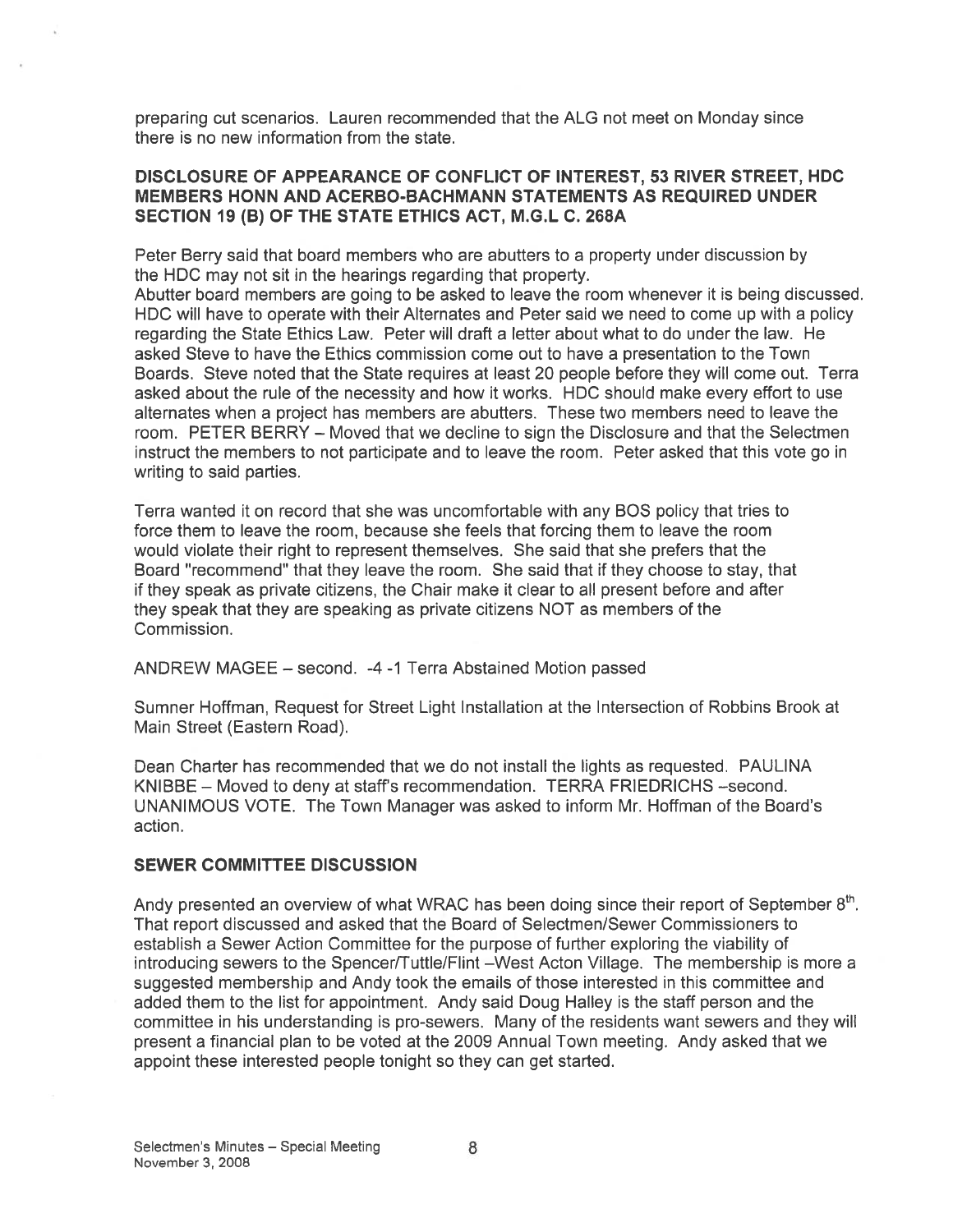PETER BERRY- Moved to accep<sup>t</sup> the Charter and membership as presented by Andy in his memo of October 31<sup>st.</sup> LAUREN ROSENZWEIG - second - 4-1 Terra Abstained.

#### OTHER BUSINESS

#### CONSENT

#### QUAIL RIDGE WATER WITHDRAWAL

Lauren recused herself and left the hearing room. Paulina noted the problem with withdrawal of water limits and fines from the State and Town. They are paying <sup>a</sup> fine and other programs on <sup>a</sup> paymen<sup>t</sup> plan. ANDREW MAGEE — Moved to accep<sup>t</sup> the negotiated settlement including the change in the Quail Ridge fine payment schedule. PAULINA KNIBBE — second. 4-0. - Moved to accept the Charter and membership as presented<br>
er 31<sup>st</sup> LAUREN ROSENZWEIG – second – 4-1 Terra Abstaches and Terra Text<br>
ESS<br>
WATER WITHDRAWAL<br>
herself and fines from the State and Town. They are paying the<br>
d oved to accept the Charter and membership as presented<br>
1<sup>41</sup> LAUREN ROSENZWEIG – second – 4-1 Terra Abstaches<br>
3<br> **IER WITHDRAWAL**<br>
Self and left the hearing room. Paulina noted the problem<br>
limits and fines from the Stat

PETER BERRY – Moved to rescind the Board's previously voted action regarding dues paymen<sup>t</sup> for Suburban Collation. ANDREW MAGEE — second. UNANIMOUS VOTE

ANDREW MAGEE — Moved to accep<sup>t</sup> items 14 though 19 and Extra Info Item for approval of sandwich signs under consent. PAULINA KNIBBE — second. UNANIMOUS VOTE

EXECUTIVE SESSION None Required Christine Joyce, Recording Secty **Andrew D. Magee, Clerk** Christine Joyce, Recording Secty (*j* Date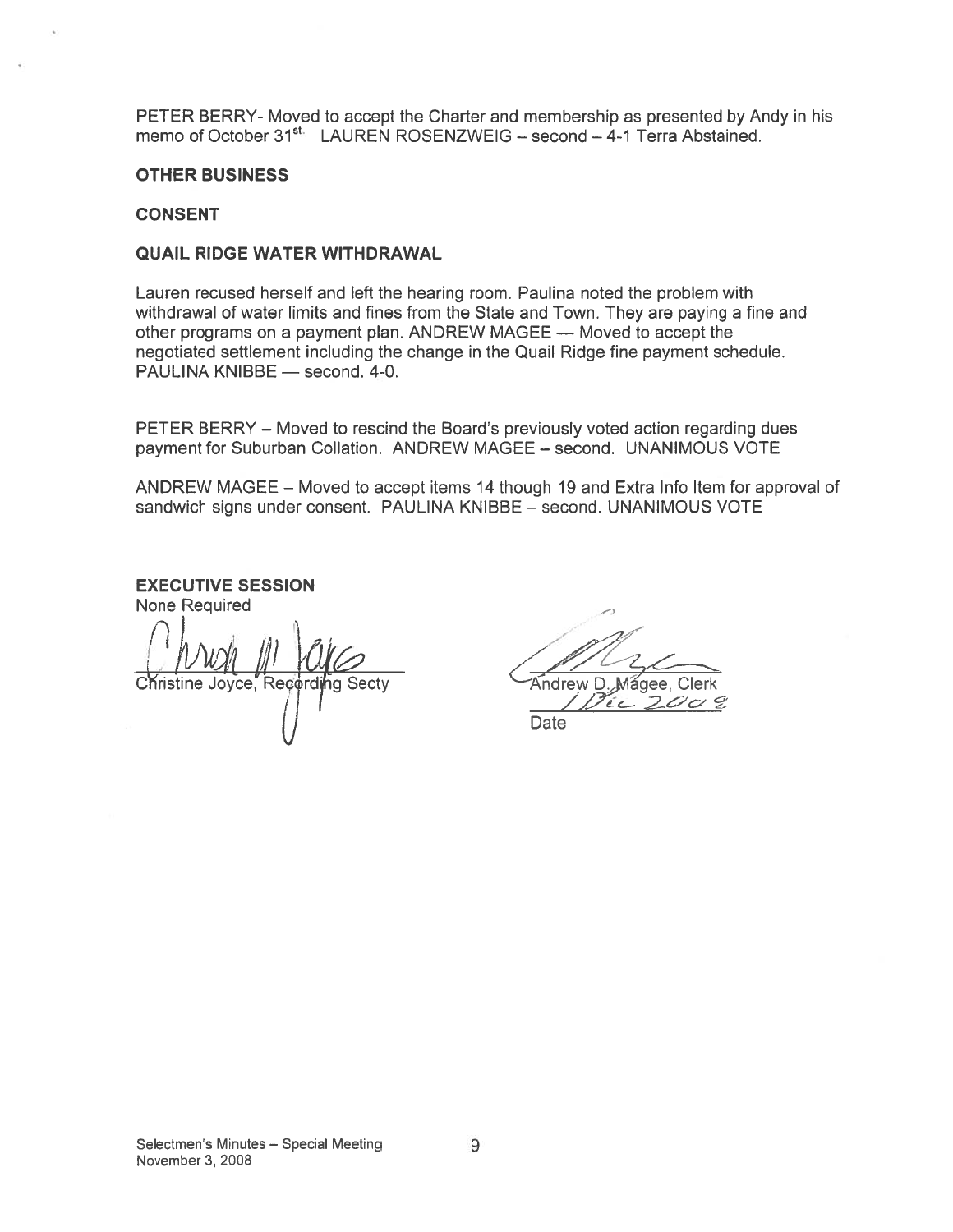# REWSED #10

# BOARD OF SELECTMEN & SEWER COMMISSIONERS' MEETING AGENDA

Francis Faulkner Hearing Room November 3, 2008 7:00 PM

# I. CITIZENS' CONCERNS

#### ACTON VOTERS GROUP PRESENTATION

Enclosed please find materials in the subject regard, for Board consideration

#### II. PUBLIC HEARINGS AND APPOINTMENTS

#### 1. 7:05 OPERATIONAL MINUTE

The Chairman and the Town Manager will provide <sup>a</sup> brief repor<sup>t</sup> on topics of interest

#### 2. 7:08 SELECTMEN'S REPORTS The Board will provide brief reports on current issues

- 3. 7:10 PRIVATE WAY PLOWING FEES ISSUE: 2008-2009 snow removal, establish fees
- 4. 7:30 OPEN SPACE COMMITTEE OVERSIGHT MEETING ISSUE: Annual Oversight meeting

#### 5. 7:45 GREEN TEAM DISCUSSION ISSUE: Formation of Green Team

- 6. 8:05 NON-DISPLAY CLASS II CAR DEALERS APPLICATION, RICHARD DOLAN, DOLAN AUTO SALES, 292 HIGH STREET ISSUE: Non- Display Class II Car Dealer License, moving from Main Street Mini- Storage to ABC Septic
- 7. 8:10 OUTDOOR LIGHTING OVERSIGHT MEETING ISSUE: Annual Oversight meeting
- 8. 8:30 COMMUNITY PRESERVATION COMMITTEE (CPC) PROJECTS ISSUE: Proponents of CPC funding will update the Board on their reques<sup>t</sup> for funding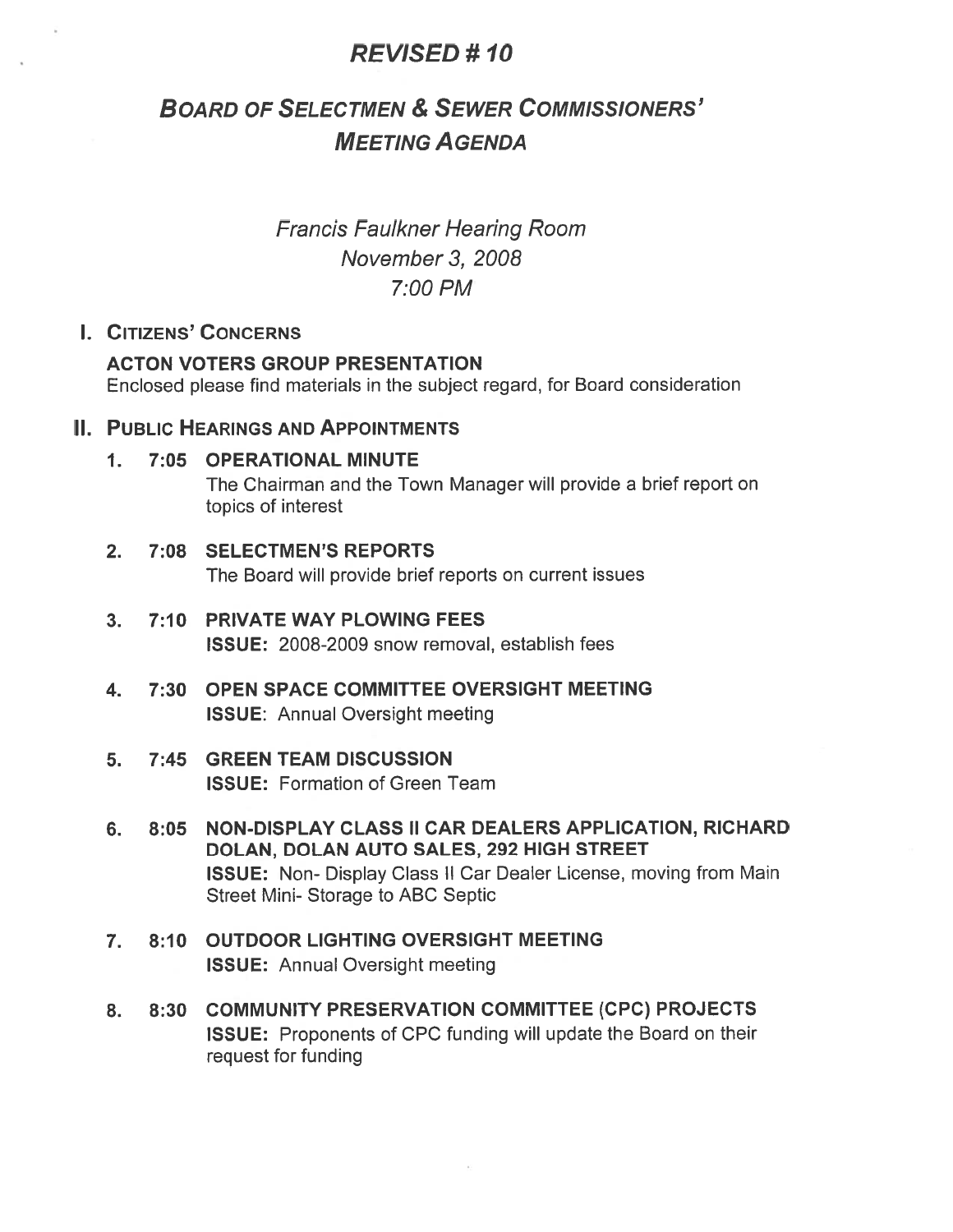# **III. SELECTMEN'S BUSINESS**

## 9. ALG DISCUSSION

Enclosed <sup>p</sup>lease find materials in the subject regard, for Board consideration

# 10. DISCLOSURE OF APPEARANCE OF CONFLICT OF INTEREST, 53 RIVER STREET, HISTORIC DISTRICT COMMISSION (HDC), MEMBERS HONN AND ACERBO BACHMANN STATEMENTS AS REQUIRED UNDER SECTION 19 (B) OF THE STATE ETHICS ACT, M.G.L. C. 268A

Enclosed please find materials in the subject regard, for Board consideration

11. SUMNER HOFFMAN, REQUEST FOR STREET LIGHT INSTALLATION AT THE INTERSECTION OF ROBBINS BROOK AT MAIN STREET Enclosed <sup>p</sup>lease find materials in the subject regard, for Board consideration

## 12. SEWER COMMITTEE DISCUSSION Enclosed <sup>p</sup>lease find materials in the subject regard, for Board consideration

# 13. OTHER BUSINESS

# IV. CONSENT AGENDA

## 14. ACCEPT BOARD OF SELECTMEN MINUTES OF SEPTEMBER 8 & 22, OCTOBER 2, 6, 9, 2008

Enclosed <sup>p</sup>lease find minutes as red lined by Selectmen Friedrichs and Knibbe for Board consideration

# 15. SUBURBAN COALITION MEMBERSHIP DUES

The Board wishes to rescind its vote of October 20, 2008 to join and pay the \$250.00 fee.

# 16. ONE DAY LIQUOR LICENSE, SPRIG'S RESTAURANT

Enclosed <sup>p</sup>lease find <sup>a</sup> reques<sup>t</sup> for <sup>a</sup> one-day liquor license for Verrill Farm fund raiser, for Board consideration

- 17. DISCLOSURE OF APPEARANCE OF CONFLICT OF INTEREST, RACHEL LUCAS, ACTON BOXBOROUGH CULTURAL COUNCIL Enclosed please find materials in the subject regard
- 18. PUBLIC HEALTH EMERGENCY RESPONSE MUTUAL AID AGREEMENT Enclosed please find materials in the subject regard, for Board consideration
- 19. DISPOSAL OF OBSOLETE MATERIALS, ACTON MEMORIAL LIBRARY Enclosed please find materials in the subject regard, for Board consideration
- 20. QUAIL RIDGE SETTLEMENT WITH ACTON BOARD OF HEALTH Enclosed <sup>p</sup>lease find materials in the subject regard, for Board consideration